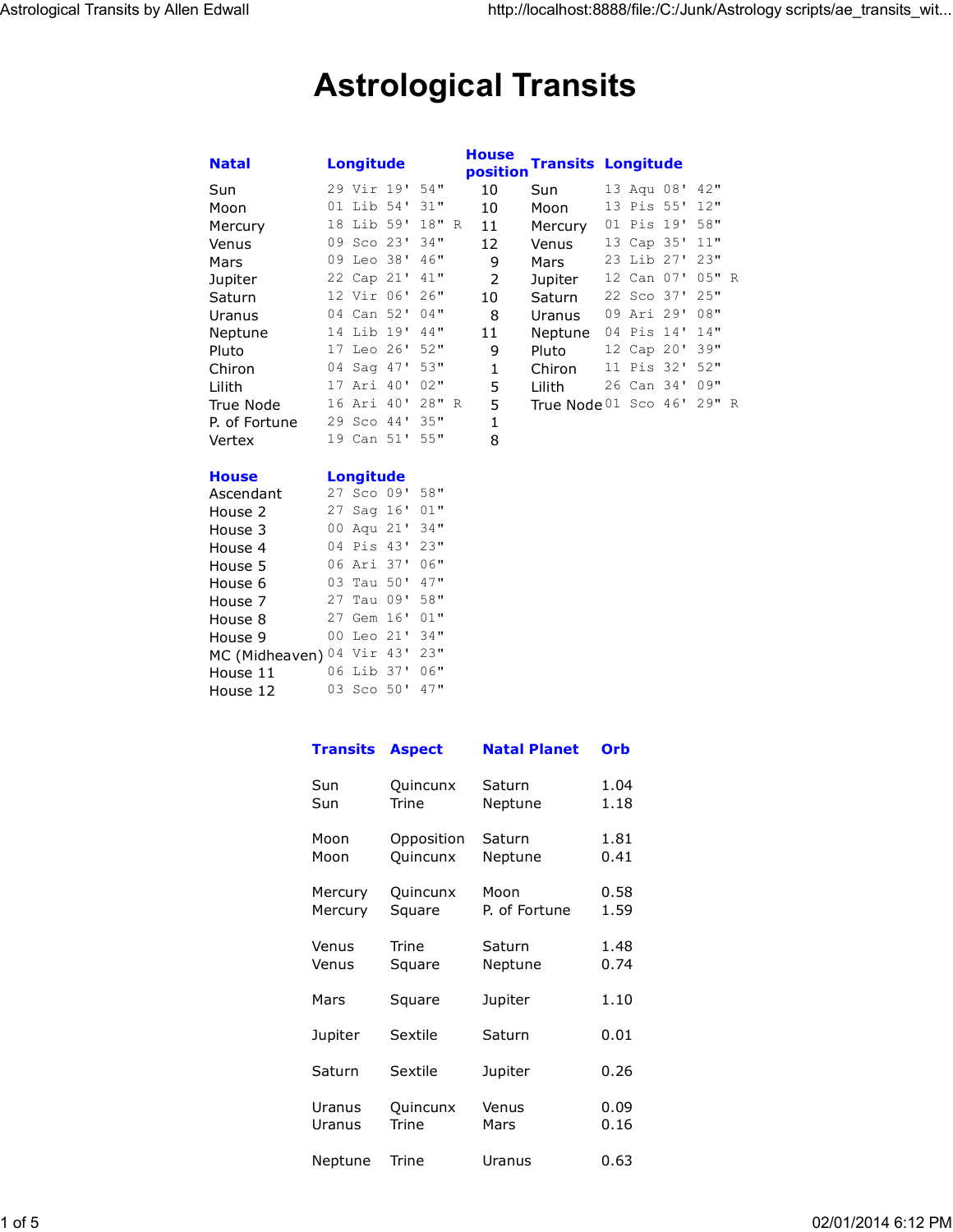| Neptune | Square     | Chiron    | 0.56 |
|---------|------------|-----------|------|
| Neptune | Opposition | Midheaven | 0.49 |
| Pluto   | Trine      | Saturn    | 0.24 |
| Pluto   | Square     | Neptune   | 1.98 |
| Chiron  | Quincunx   | Mars      | 1.90 |
| Chiron  | Opposition | Saturn    | 0.56 |
| Lilith  | Trine      | Ascendant | 0.60 |

# **TRANSIT PLANET ASPECTS TO NATAL PLANETS**

Since the planets represent energies and cosmic forces that manifest in different ways, then the planetary aspects show how these energies and forces tend to act and react, one with another, if the will of the person is not brought into play to change them.

#### **Transit Sun Trine Neptune** - Sun at 13 Aqu 08' 42"

Today will be rewarding if you find the time to express yourself by helping others. Find something artistic through which you can channel your creativity and your soul. Art and music as well as spiritual pursuits are favored today. Try to become one with the Universe today. Creative visualization can be an important means through which your goals are realized. Idealism runs high today.

This aspect starts on Saturday, February 01, 2014 at 06:53:34 GMT This aspect is exact on Monday, February 03, 2014 at 06:10:52 GMT This aspect ends on Wednesday, February 05, 2014 at 05:30:12 GMT

#### **Transit Venus Trine Saturn** - Venus at 13 Cap 35' 11"

You may develop ideas for organizing business, financial, or personal affairs under this transit. You will feel reserved, controlled, and disciplined in any endeavor relating to relationship, beauty, art or music. This is a good time to start a new partnership, perhaps with someone older. Public relations and legal work should go smoothly.

This aspect is active from Sunday, January 26, 2014 at 16:28:01 GMT to Thursday, February 06, 2014 at 04:26:47 GMT

**Transit Venus Square Neptune** - Venus at 13 Cap 35' 11" You may be deluding yourself today especially where relationships are concerned. You are probably thinking with your heart rather than with your head and this can lead to all sorts of trouble. You may be too willing to sacrifice too much for your loved one. Things are not as they appear regarding affairs of the heart and you would do well to keep your feet on the ground. Avoid wishful thinking and unrealistic fantasies. Stop playing the martyr.

This aspect is active from Saturday, January 25, 2014 at 00:00:00 GMT to Monday, February 10, 2014 at 00:00:00 GMT

This aspect is exact on Saturday, January 25, 2014 at 17:38:56 GMT

This aspect is exact on Friday, February 07, 2014 at 04:31:44 GMT

**Transit Mars Square Jupiter** - Mars at 23 Lib 27' 23" Today is not the day to gamble or to take chances. You may be feeling over-optimistic and that optimism is not warranted today. You may be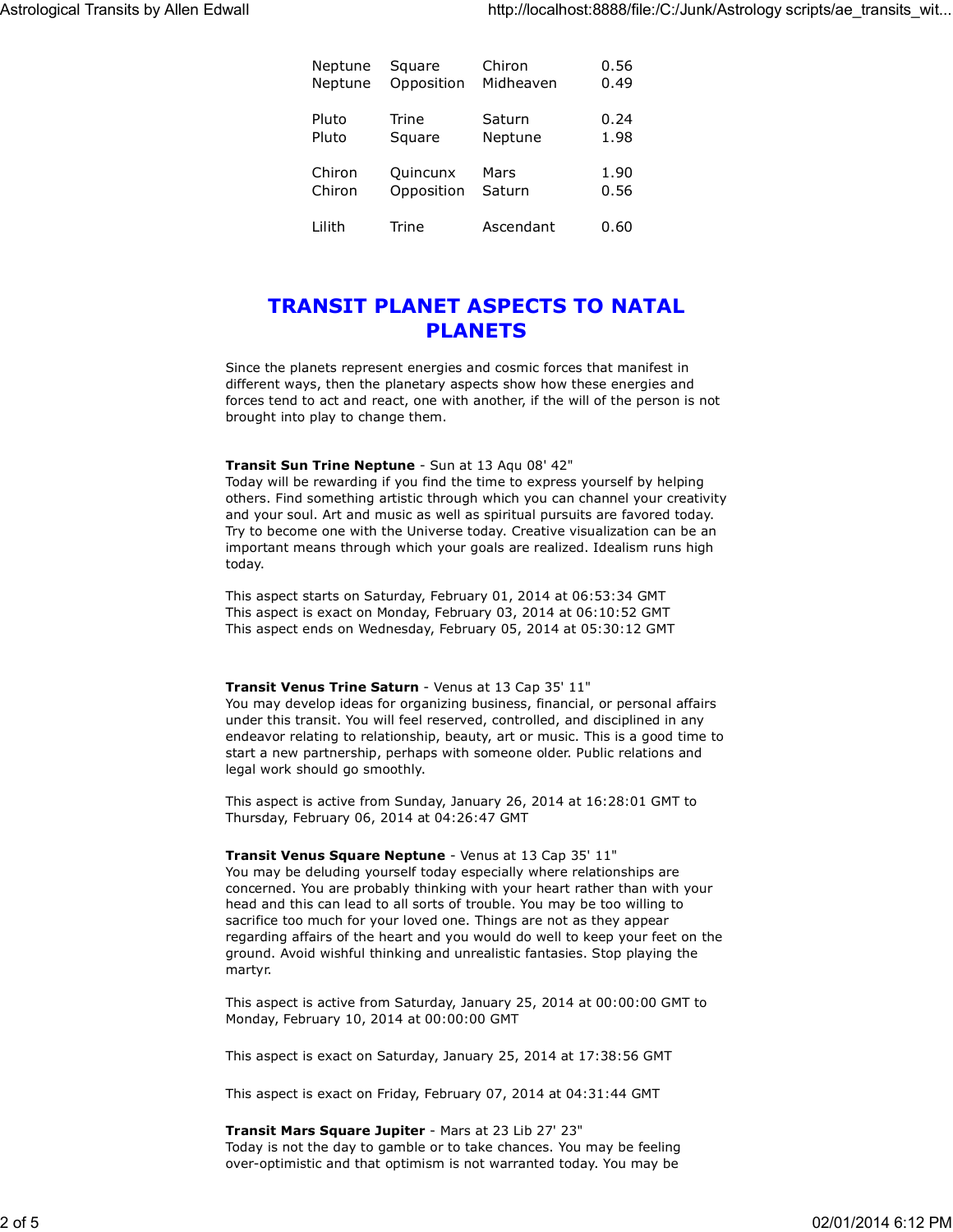inclined to promise more than you can deliver. Pull in your reins a little and don't expect too much. Stay in control of yourself and remember "a man's got to know his limitations." Work off extra energy safely through physical exercise. Put off business deals until this aspect is over. Then, review your plans to make sure every thing is on the up and up. Don't be rash as this could lead to accidents. Take your time and be patient. Control your impulsive spending.

This aspect is active from Saturday, January 25, 2014 at 00:00:00 GMT to Wednesday, February 05, 2014 at 14:08:57 GMT

This aspect is exact on Wednesday, January 29, 2014 at 06:18:49 GMT

**Transit Jupiter Sextile Saturn** - Jupiter (Rx) at 12 Can 07' 05" Progress can be made in business and professional affairs, especially regarding law, politics, education, religion, and travel. A certain seriousness toward career and life direction is evident. Organized expansion into new areas can further your goals. You have a serious minded, responsible attitude toward achieving your long range goals.

This aspect is active from Saturday, January 25, 2014 at 00:00:00 GMT to Monday, February 10, 2014 at 00:00:00 GMT

This aspect is exact on Sunday, February 02, 2014 at 04:47:49 GMT

# **TRANSIT PLANETS IN NATAL HOUSES**

The planets represent energies and cosmic forces that can be utilized in various ways. They are like the actors in a play. Houses represent the different spheres of life where these energies can be and are brought to bear, for better or for worse. If the planets are the actors in a play, then the houses represent the various settings in which the actors play out their roles (signs).

## **Transit Sun in 3rd house**

Knowledge is important to you and you chase as much of it as possible. You enjoy passing on the knowledge you have gained. Although you are probably very open to new ideas, there yet may be the desire for scientific proof before anything can be believed. Your mind enjoys creating and it is thorough and self-reliant. Pride and intellectual domination may be something you need to work on, especially intellectual pride. Patience may also need developing. Misunderstandings can occur with siblings or neighbors due to your belief that you are always or mostly right. You have a strong desire to learn and this may take you on many short journeys. You need to communicate and there may be writing or speaking ability.

#### **Transit Moon in 4th house**

There is a strong sense of family and home with this position. A love of antiques perhaps grounds you to your roots. Security is very important to you and you seem to get that through your foundations, your home and family, and your parents. Things collected serve as reminders of the past which you maybe try too hard to hold on to. Many changes of residence can occur until you find your personal foundation or roots. One or both parents are strong in your life. Concerning vocation: the emphasis is on the home. Maybe working in your home would be most fulfilling or maybe you simply need to make your place of work very homey, using photographs, mementos, furniture, etc., to establish the most personal atmosphere. The need during work is for security and comfort.

#### **Transit Mercury in 3rd house**

You are clever, alert, adaptable, versatile and studious. Mercury here stimulates the mind and the body. You can express your ideas fluently and you have the ability to bring your ideas to completion. You are apt to be a jack-of-all-trades. There may be many short journeys. This is a good position for teachers, for those concerned with detailed work, or for work with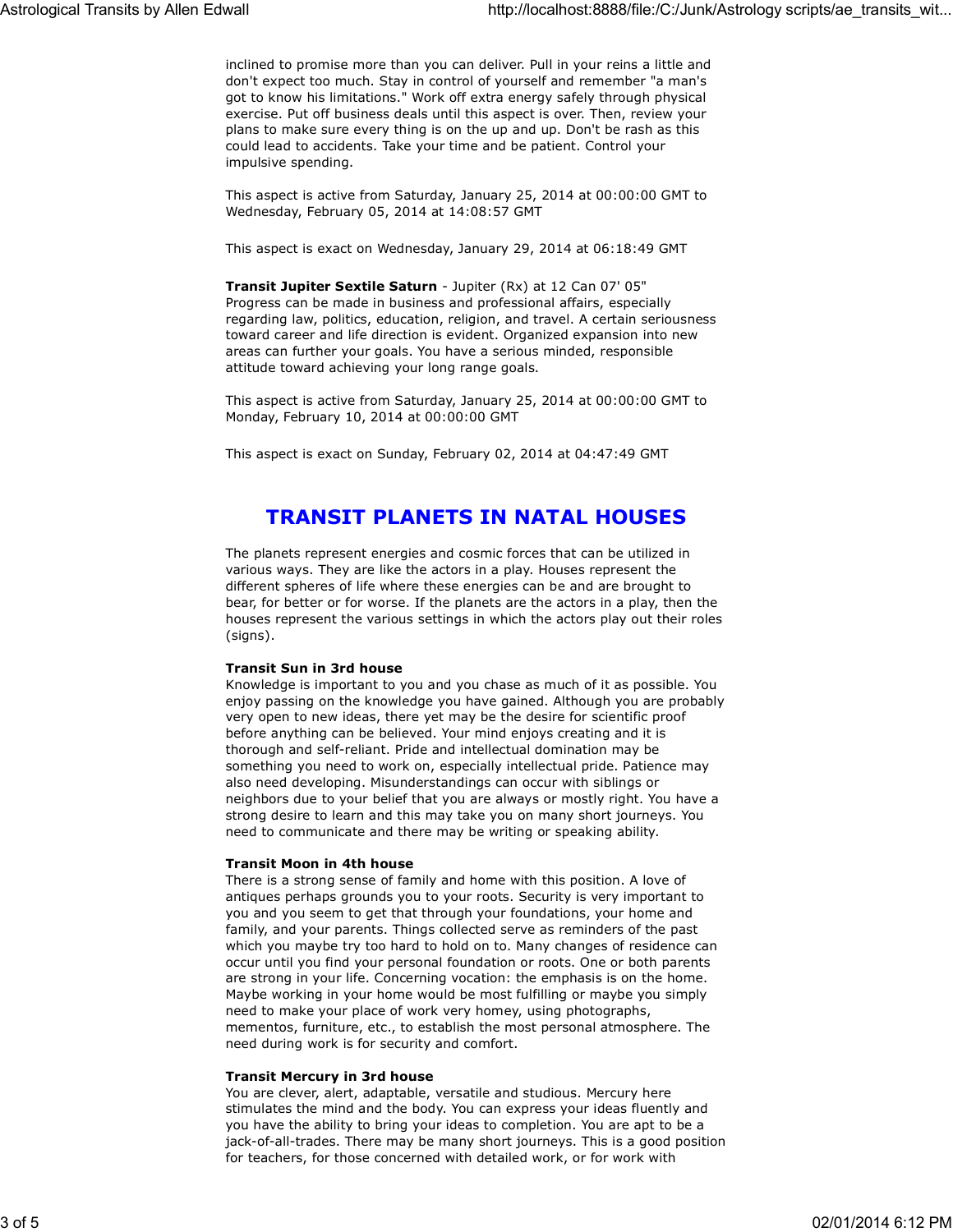computers. Writing or speaking ability is present.

#### **Transit Venus in 2nd house**

You attract money and personal possessions, especially when needed. You spend money as fast as you earn it, sometimes faster. Your hidden talents can be beneficial to others, if you apply yourself. Don't be afraid to work. Your money is used to buy beautiful, artistic, and/or musical things. You like a certain amount of luxury to surround you. Money may come to you through a partner or relationship.

### **Transit Mars in 11th house**

You have strong desires and wishes, social leadership ability and many casual associations with energetic and enterprising friends. You probably put a lot of energy into your friendships. It is important that you seek the right type of friendships. You can be taken advantage of by friends or you can take advantage of them. Active participation in group activities suits you well. Leadership within the group also appeals to you.

#### **Transit Jupiter in 8th house**

You are optimistic and you have faith in your fellowman. There may be financial gain through marriage, partnerships or inheritances. You are strongly emotional and should use your emotional energies to tap your psychic abilities so you can benefit, uplift, and heal mankind. Gain, opportunity and expansion through the use of other people's money is possible.

## **Transit Saturn in 12th house**

You have the potential to develop strong inner discipline and sensitivity. There can be feelings of fear, doubt and a lack of confidence in yourself. There may be an unconscious desire to make restitution for wrongs committed in previous lives. Thus, you may feel fated and desire to retreat from society. A strong inner discipline gives you the ability to repay your past life debts, though. Your present path may involve serving mankind in some manner. Chronic health problems can be experienced if subconscious fears are not brought out into the open. There is a love of solitude. Work may be behind the scenes or it may involve an occupation where you do not come into contact with the general public.

#### **Transit Uranus in 5th house**

You definitely possess creative originality. Your hobbies are unusual and interesting. Your desire for independence may make love affairs and relationships with children unsettling. Your children may be very unique, so much so that neither you nor they can understand the other. You are disinterested in society's social games and are more concerned about your own inclinations. Speculation can get you into trouble — be careful. Sudden gain and sudden loss are possible. Unexpected gains without any effort on your part can come to you, which may generate an attitude within that you just can't lose. Watch out for that. Your love life is unusual, sometimes maybe even wild. Your approach to romance and dating may be somewhat cavalier, unconventional and/or rebellious.

#### **Transit Neptune in 3rd house**

You are idealistic and artistic. Your mind soaks up information rather than acquiring it by brute force. Your ability to visualize and imagine is probably quite pronounced. Flashes of inspiration can come to you quite suddenly. There may even be traces of clairvoyance. Perhaps you have felt as if you could read people's minds? Concentration on book work may be difficult for you. Did you ever try sleeping with the book under your pillow? Possible karmic obligations to siblings or neighbors may need to be reconciled. Some feelings of insecurity may cause nervous disorders. You may have a tendency to be unreliable or negative. Avoid procrastination and idle day-dreaming. Avoid all negative psychic practices and drugs.

#### **Transit Pluto in 2nd house**

You have financial ability with keen judgment, patience, energy, and will. You may possess unusual talents. This placement may give an inordinate desire for money and possessions. Watch the tendency to view loved ones as possessions. You may see money coming and going in order to